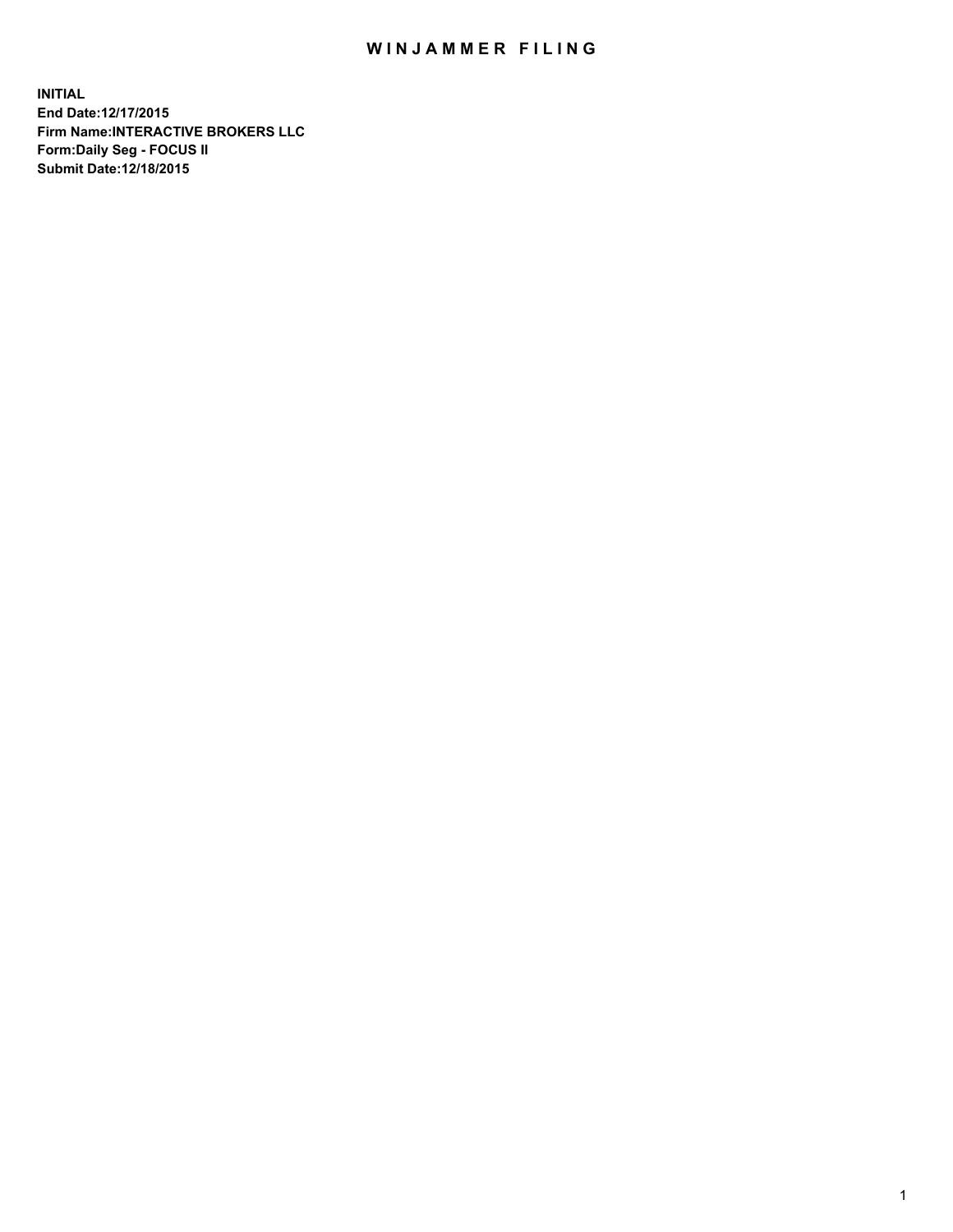## **INITIAL End Date:12/17/2015 Firm Name:INTERACTIVE BROKERS LLC Form:Daily Seg - FOCUS II Submit Date:12/18/2015 Daily Segregation - Cover Page**

| Name of Company<br><b>Contact Name</b><br><b>Contact Phone Number</b><br><b>Contact Email Address</b>                                                                                                                                                                                                                          | <b>INTERACTIVE BROKERS LLC</b><br><b>Alex Parker</b><br>203-618-7738<br>aparker@interactivebrokers.com |
|--------------------------------------------------------------------------------------------------------------------------------------------------------------------------------------------------------------------------------------------------------------------------------------------------------------------------------|--------------------------------------------------------------------------------------------------------|
| FCM's Customer Segregated Funds Residual Interest Target (choose one):<br>a. Minimum dollar amount: ; or<br>b. Minimum percentage of customer segregated funds required:% ; or<br>c. Dollar amount range between: and; or<br>d. Percentage range of customer segregated funds required between:% and%.                         | <u>0</u><br><u>155,000,000 245,000,000</u><br>00                                                       |
| FCM's Customer Secured Amount Funds Residual Interest Target (choose one):<br>a. Minimum dollar amount: ; or<br>b. Minimum percentage of customer secured funds required:%; or<br>c. Dollar amount range between: and; or<br>d. Percentage range of customer secured funds required between: % and %.                          | <u>0</u><br>80,000,000 120,000,000<br>0 <sub>0</sub>                                                   |
| FCM's Cleared Swaps Customer Collateral Residual Interest Target (choose one):<br>a. Minimum dollar amount: ; or<br>b. Minimum percentage of cleared swaps customer collateral required:% ; or<br>c. Dollar amount range between: and; or<br>d. Percentage range of cleared swaps customer collateral required between:% and%. | <u>0</u><br>0 <sub>0</sub><br><u>0 0</u>                                                               |

Attach supporting documents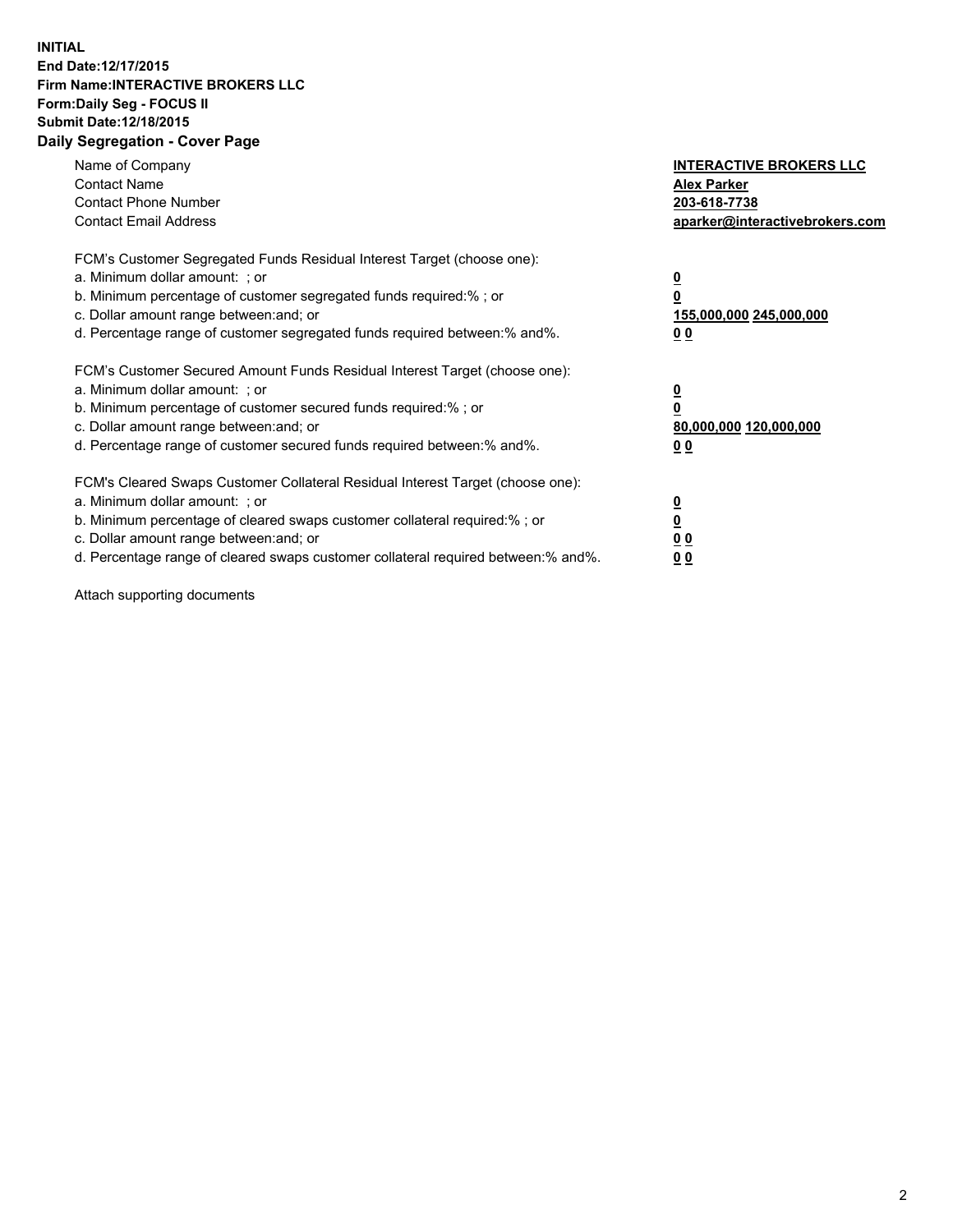## **INITIAL End Date:12/17/2015 Firm Name:INTERACTIVE BROKERS LLC Form:Daily Seg - FOCUS II Submit Date:12/18/2015 Daily Segregation - Secured Amounts**

|     | Daily Jegiegation - Jeculed Aniounts                                                                       |                                          |
|-----|------------------------------------------------------------------------------------------------------------|------------------------------------------|
|     | Foreign Futures and Foreign Options Secured Amounts                                                        |                                          |
|     | Amount required to be set aside pursuant to law, rule or regulation of a foreign                           | $0$ [7305]                               |
|     | government or a rule of a self-regulatory organization authorized thereunder                               |                                          |
| 1.  | Net ledger balance - Foreign Futures and Foreign Option Trading - All Customers                            |                                          |
|     | A. Cash                                                                                                    | 327, 247, 317 [7315]                     |
|     | B. Securities (at market)                                                                                  | $0$ [7317]                               |
| 2.  | Net unrealized profit (loss) in open futures contracts traded on a foreign board of trade                  | 4,977,970 [7325]                         |
| 3.  | Exchange traded options                                                                                    |                                          |
|     | a. Market value of open option contracts purchased on a foreign board of trade                             | 18,702 [7335]                            |
|     | b. Market value of open contracts granted (sold) on a foreign board of trade                               | -12,291 [7337]                           |
| 4.  | Net equity (deficit) (add lines 1.2. and 3.)                                                               | 332,231,698 [7345]                       |
| 5.  | Account liquidating to a deficit and account with a debit balances - gross amount                          | 97,713 [7351]                            |
|     | Less: amount offset by customer owned securities                                                           | 0 [7352] <b>97,713</b> [7354]            |
| 6.  | Amount required to be set aside as the secured amount - Net Liquidating Equity                             | 332,329,411 [7355]                       |
|     | Method (add lines 4 and 5)                                                                                 |                                          |
| 7.  | Greater of amount required to be set aside pursuant to foreign jurisdiction (above) or line                | 332,329,411 [7360]                       |
|     | 6.                                                                                                         |                                          |
|     | FUNDS DEPOSITED IN SEPARATE REGULATION 30.7 ACCOUNTS                                                       |                                          |
| 1.  | Cash in banks                                                                                              |                                          |
|     | A. Banks located in the United States                                                                      | <b>149</b> [7500]                        |
|     | B. Other banks qualified under Regulation 30.7                                                             | 0 [7520] 149 [7530]                      |
| 2.  | Securities                                                                                                 |                                          |
|     | A. In safekeeping with banks located in the United States                                                  | 369,884,881 [7540]                       |
|     | B. In safekeeping with other banks qualified under Regulation 30.7                                         | 0 [7560] 369,884,881 [7570]              |
| 3.  | Equities with registered futures commission merchants                                                      |                                          |
|     | A. Cash                                                                                                    | $0$ [7580]                               |
|     | <b>B.</b> Securities                                                                                       | $0$ [7590]                               |
|     | C. Unrealized gain (loss) on open futures contracts                                                        | $0$ [7600]                               |
|     | D. Value of long option contracts                                                                          | $0$ [7610]                               |
|     | E. Value of short option contracts                                                                         | 0 [7615] 0 [7620]                        |
| 4.  | Amounts held by clearing organizations of foreign boards of trade                                          |                                          |
|     | A. Cash                                                                                                    | $0$ [7640]                               |
|     | <b>B.</b> Securities                                                                                       | $0$ [7650]                               |
|     | C. Amount due to (from) clearing organization - daily variation                                            | $0$ [7660]                               |
|     | D. Value of long option contracts                                                                          | $0$ [7670]                               |
|     | E. Value of short option contracts                                                                         | 0 [7675] 0 [7680]                        |
| 5.  | Amounts held by members of foreign boards of trade                                                         |                                          |
|     | A. Cash                                                                                                    | 114,677,992 [7700]                       |
|     | <b>B.</b> Securities                                                                                       | $0$ [7710]                               |
|     | C. Unrealized gain (loss) on open futures contracts                                                        | 1,675,393 [7720]                         |
|     | D. Value of long option contracts                                                                          | 18,709 [7730]                            |
|     | E. Value of short option contracts                                                                         | <u>-12,291</u> [7735] 116,359,803 [7740] |
| 6.  | Amounts with other depositories designated by a foreign board of trade                                     | 0 [7760]                                 |
| 7.  | Segregated funds on hand                                                                                   | $0$ [7765]                               |
| 8.  | Total funds in separate section 30.7 accounts                                                              | 486,244,833 [7770]                       |
| 9.  | Excess (deficiency) Set Aside for Secured Amount (subtract line 7 Secured Statement<br>Page 1 from Line 8) | 153,915,422 [7380]                       |
| 10. | Management Target Amount for Excess funds in separate section 30.7 accounts                                | 80,000,000 [7780]                        |
| 11. | Excess (deficiency) funds in separate 30.7 accounts over (under) Management Target                         | 73,915,422 [7785]                        |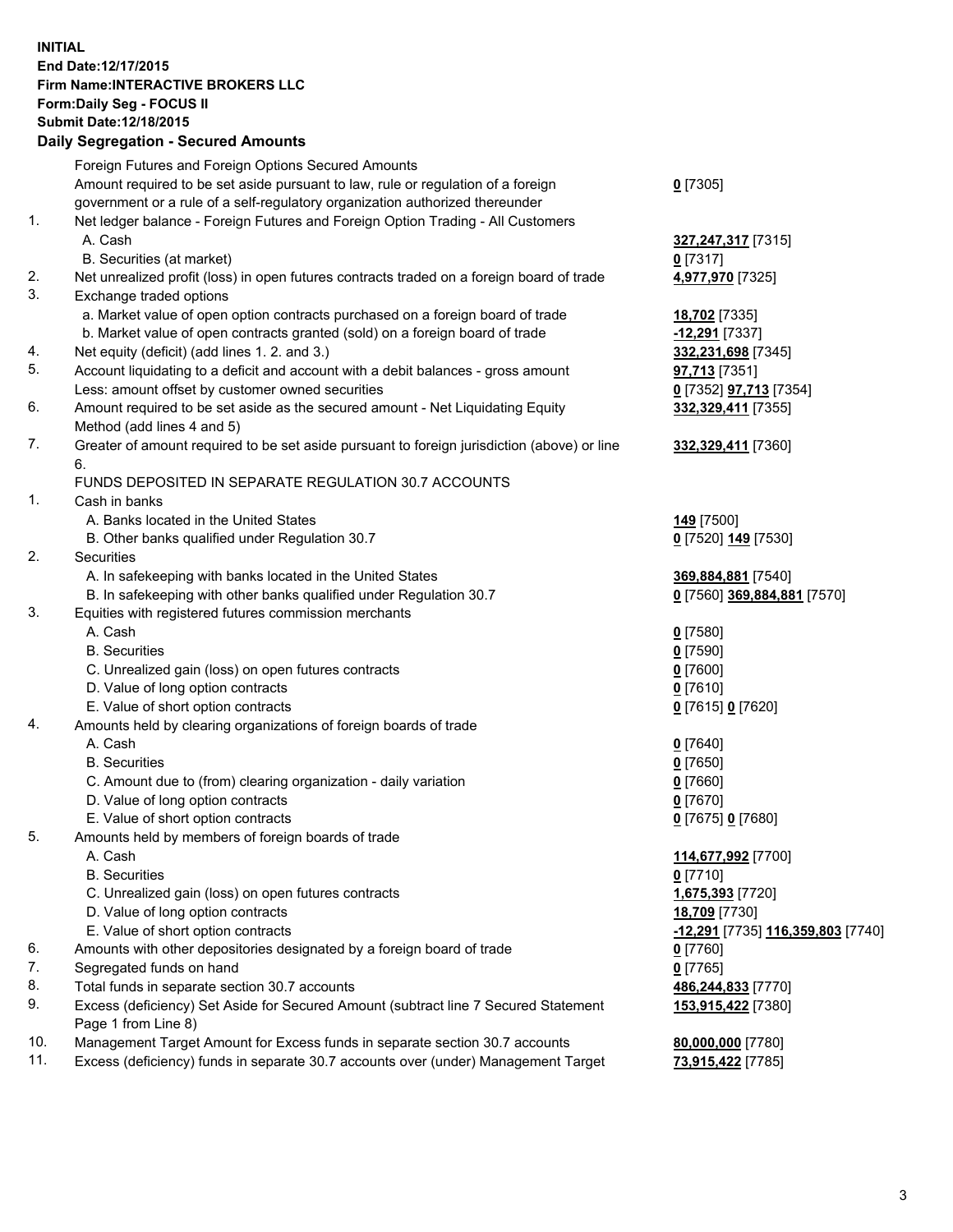**INITIAL End Date:12/17/2015 Firm Name:INTERACTIVE BROKERS LLC Form:Daily Seg - FOCUS II Submit Date:12/18/2015 Daily Segregation - Segregation Statement** SEGREGATION REQUIREMENTS(Section 4d(2) of the CEAct) 1. Net ledger balance A. Cash **2,678,697,127** [7010] B. Securities (at market) **0** [7020] 2. Net unrealized profit (loss) in open futures contracts traded on a contract market **15,533,397** [7030] 3. Exchange traded options A. Add market value of open option contracts purchased on a contract market **67,970,032** [7032] B. Deduct market value of open option contracts granted (sold) on a contract market **-148,169,403** [7033] 4. Net equity (deficit) (add lines 1, 2 and 3) **2,614,031,153** [7040] 5. Accounts liquidating to a deficit and accounts with debit balances - gross amount **110,495** [7045] Less: amount offset by customer securities **0** [7047] **110,495** [7050] 6. Amount required to be segregated (add lines 4 and 5) **2,614,141,648** [7060] FUNDS IN SEGREGATED ACCOUNTS 7. Deposited in segregated funds bank accounts A. Cash **297,227,208** [7070] B. Securities representing investments of customers' funds (at market) **1,466,205,363** [7080] C. Securities held for particular customers or option customers in lieu of cash (at market) **0** [7090] 8. Margins on deposit with derivatives clearing organizations of contract markets A. Cash **27,586,342** [7100] B. Securities representing investments of customers' funds (at market) **1,059,437,486** [7110] C. Securities held for particular customers or option customers in lieu of cash (at market) **0** [7120] 9. Net settlement from (to) derivatives clearing organizations of contract markets **28,163,607** [7130] 10. Exchange traded options A. Value of open long option contracts **67,968,690** [7132] B. Value of open short option contracts **-148,168,074** [7133] 11. Net equities with other FCMs A. Net liquidating equity **0** [7140] B. Securities representing investments of customers' funds (at market) **0** [7160] C. Securities held for particular customers or option customers in lieu of cash (at market) **0** [7170] 12. Segregated funds on hand **0** [7150] 13. Total amount in segregation (add lines 7 through 12) **2,798,420,622** [7180] 14. Excess (deficiency) funds in segregation (subtract line 6 from line 13) **184,278,974** [7190] 15. Management Target Amount for Excess funds in segregation **155,000,000** [7194]

16. Excess (deficiency) funds in segregation over (under) Management Target Amount Excess

**29,278,974** [7198]